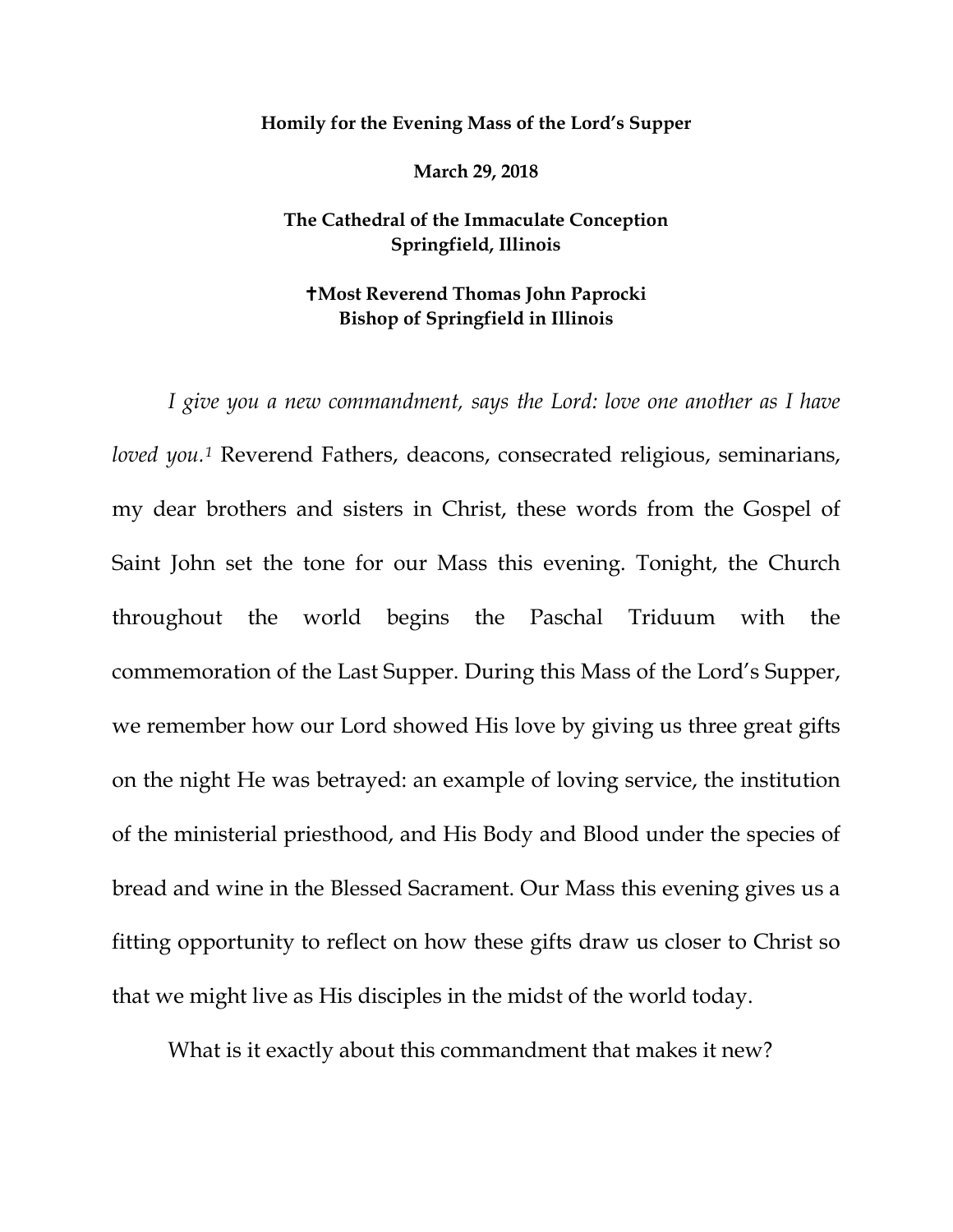It is a new commandment because the reasons for it are new: the neighbor is one with Christ, the neighbor is the object of the special love of the Father. It is new because the Model is always current, and because it establishes a new relationship between men. And it is new, too, because the degree of its fulfilment is new: *as I have loved you*; because it is directed to new peoples, because it needs new hearts, because it lays the foundation of a new order, one which has been unknown heretofore. It is new because it always will result in freshness of approach between men, accustomed as they are to their egoism and routine.[2](#page-4-1)

Soon, I will have the privilege of washing the feet of some of the seminarians of our diocese as we remember the actions our Lord in His washing the feet of His disciples. As we reflect on our Lord's actions, we would be remiss not to recognize the powerful example of humble service involved in His washing the feet of His disciples. In order that he might teach His disciples a lesson, *he rose from supper and took off his outer garments. He took a towel and tied it around his waist. Then he poured water into a basin and began to wash the disciples' feet.[3](#page-4-2)* In these most humble actions, Jesus reminded those gathered with him in the upper room nearly two thousand years ago, and us today, that to bear the name of Christian is to live a life of sacrificial love for our neighbor.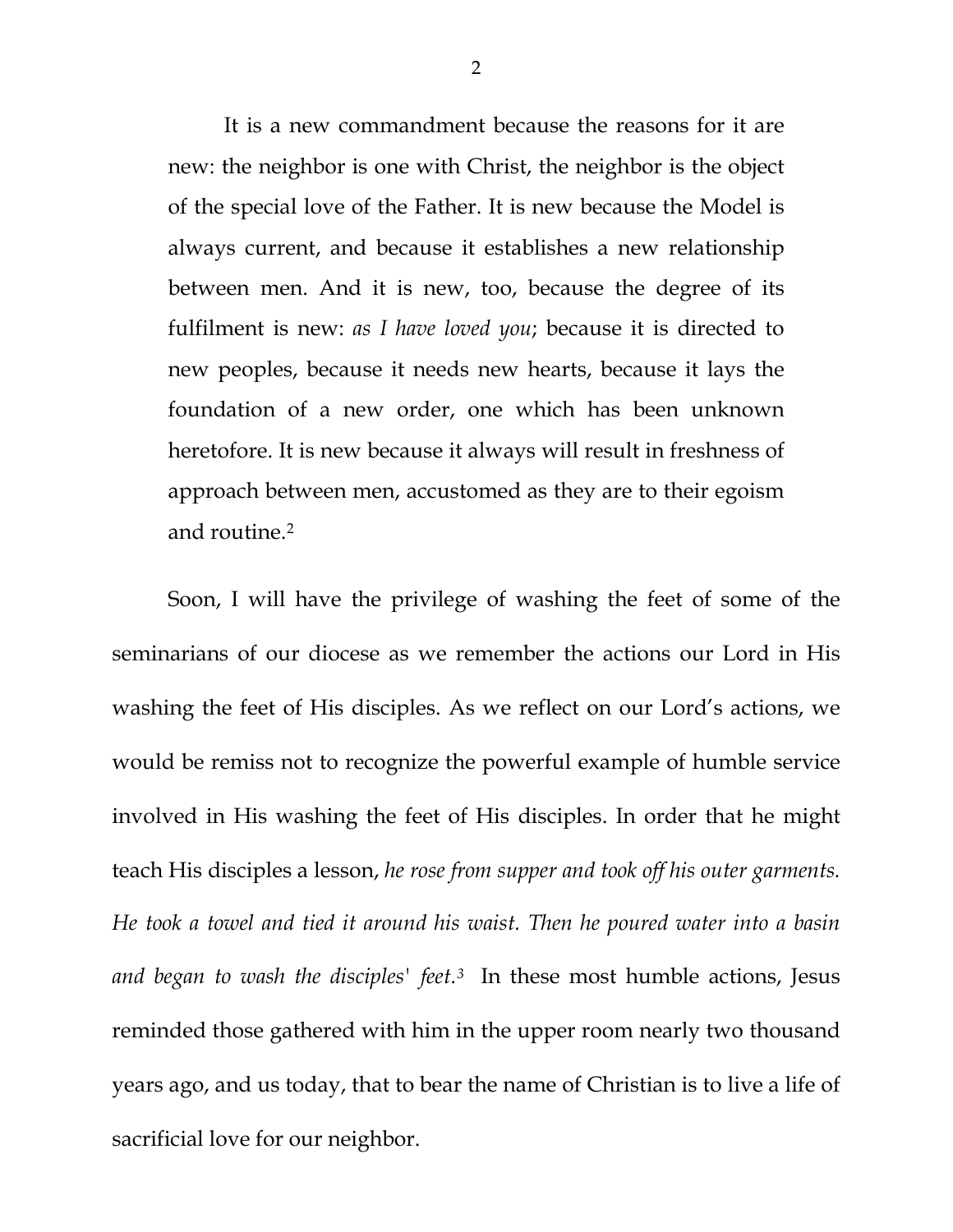As we know, our Lord did not stop with simply giving us an example of sacrificial love, rather, he *took bread, and, after he had given thanks, broke it and said, "This is my body that is for you"… In the same way also the cup, after supper, saying, "This cup is the new covenant in my blood."[4](#page-4-3)*

My dear brothers and sisters in Christ, our Lord gave us His Body and Blood as food, so that through the reception of Holy Communion we would be able to receive Him into our hearts and let Him transform us into Himself, for when we eat His flesh and drink his blood, He abides in us and we abide in Him. In a very real way, we become the body of Christ alive in the world today. As the body of Christ, we are called to follow the example given by our Lord and empty ourselves in service to one another and the world.

It would have been enough if our Lord had given us an example of how to serve one another and so live as His disciples. It would have been enough if our Lord had given us His body and blood to sustain us spiritually so that we might reflect His Love to those around us. But, our Lord didn't stop there; rather, He gave His disciples the command to "do this in memory of Me," and so He gave us the gift of the ministerial

3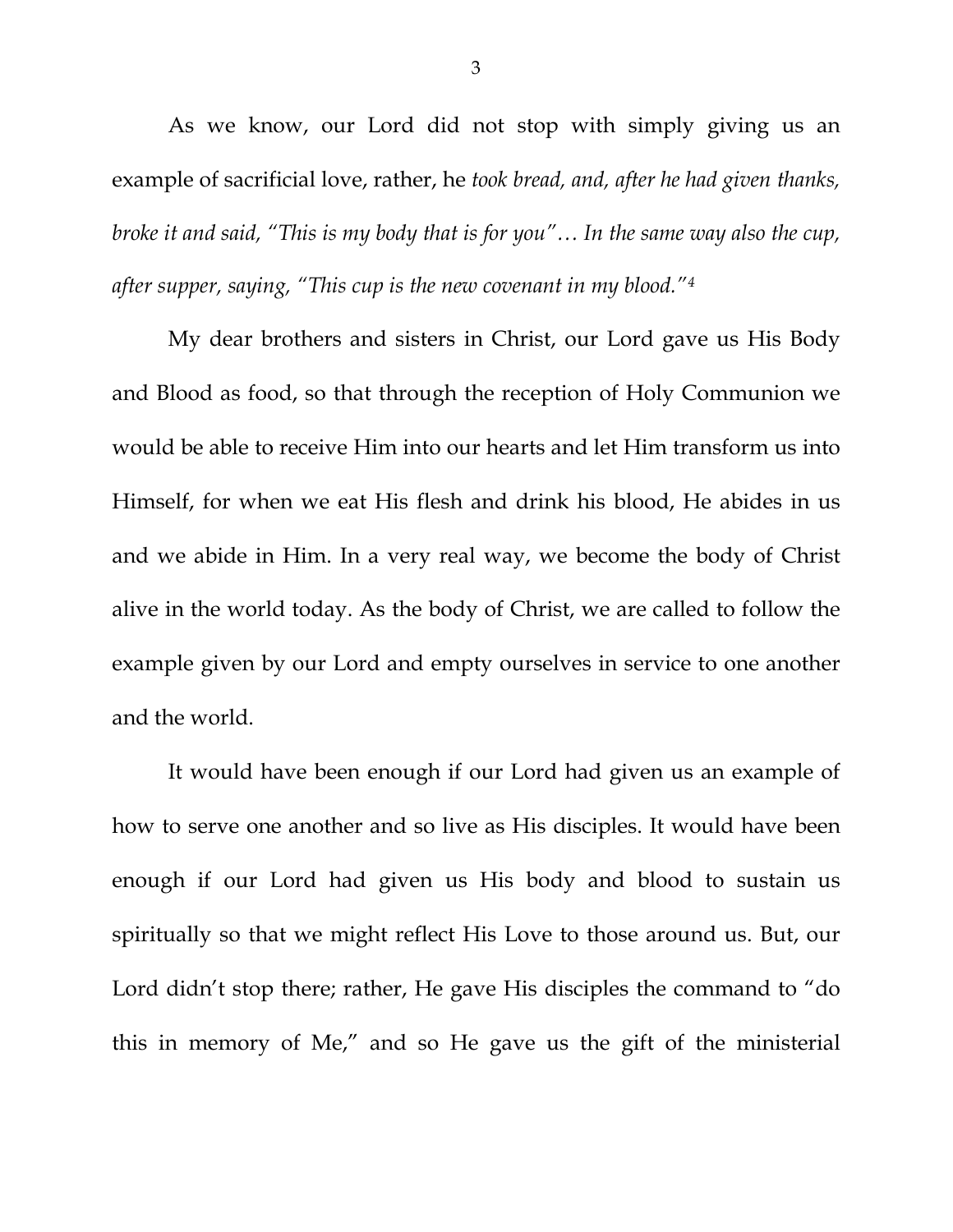priesthood which continues to make present the Priesthood of Jesus Christ in our world today.

My dear seminarians, during the course of the Last Supper, our Lord sacramentally anticipated the altar of the Cross at which He would willingly shed the very last drop of His blood to set us free from sin and death. When a priest stands at the altar, he stands in the place of Christ, priest and victim, celebrating the same sacrifice at the same altar of the Cross. Therefore, it is my hope that over these next days as we celebrate the Paschal mystery of our Lord, that He might give you the grace to understand more fully the intimate connection of the ministerial priesthood and the sort of loving service that our Lord modeled for us. Tonight, as the Church keeps watch with our Lord, I encourage you to reflect on the great responsibility you will one day undertake in standing in the person of Christ as you serve the people of God as a priest.

My dear brothers and sisters in Christ, may our Lord's example of loving service touch our hearts and direct our lives so that we might conform our lives more perfectly to His and live as Christ's disciples in the midst of the world today.

May God give us this grace. Amen.